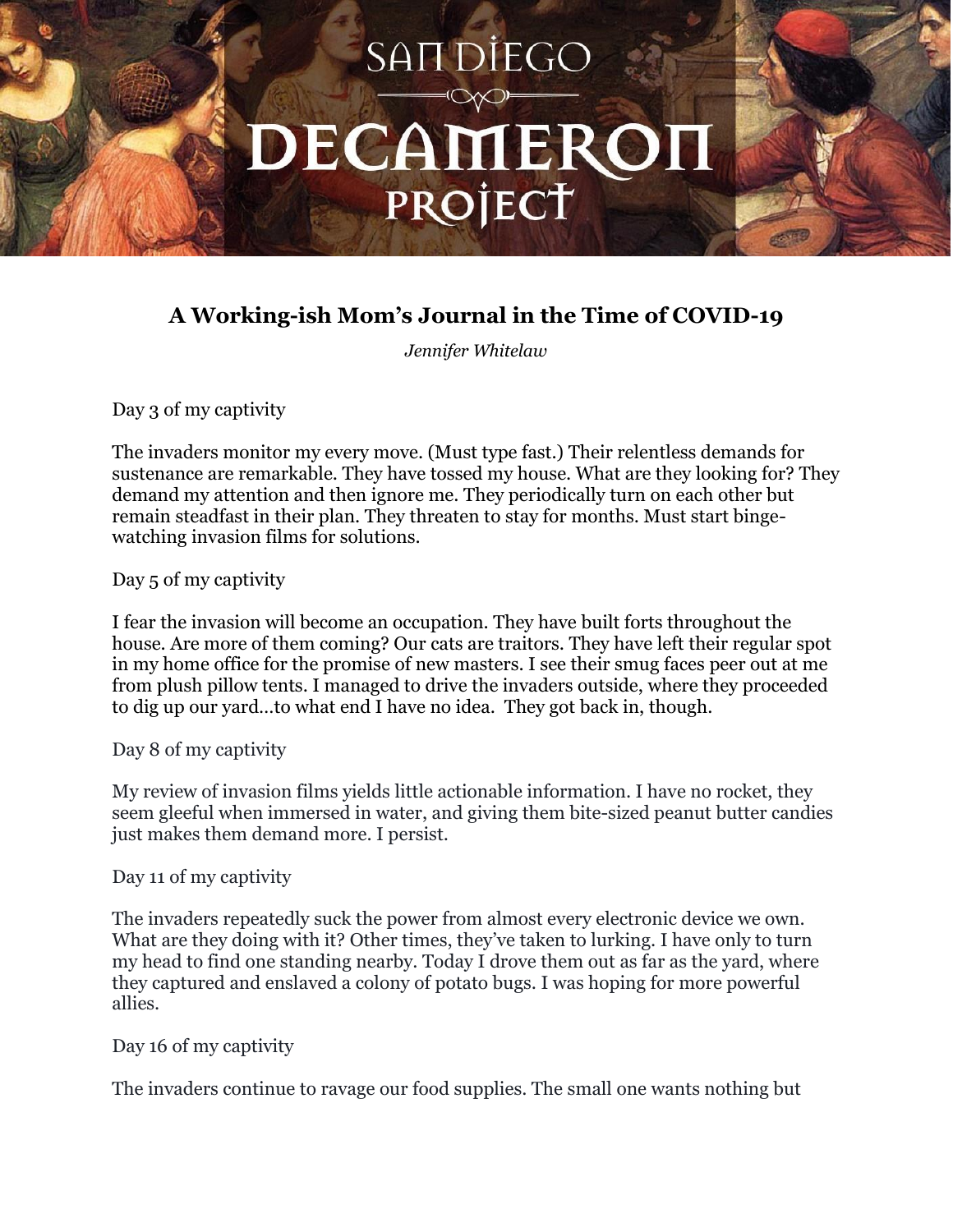pizza. The bigger one wants everything. I watch in fascination and horror as she peels the skin from a hot dog, each piece drowned in ketchup and gobbled voraciously as red drips steadily from her chin. I back away slowly, stifling screams as I tread on pointy, interlocking, plastic minefields scattered by the invaders. My defenses are weakened.

## Day 22 of my captivity

The invaders are attracted by cellular signals. Each time I start a call, there they are. Closed doors are no match for their curiosity. They try to mimic me, using sounds of their own to drown out mine, sometimes clawing at my hand to release the device or chirp their own sounds into it. I've taken to gnashing my teeth and gesticulating wildly to scare them away before contacting the outside world, but I am outmatched.

## Day 33 of my captivity

The invaders have become destructive. Strangely, they seem the most intent on destroying themselves. One now lacks a tooth and sports multiple bandages. The other is bruised at every joint. I do not think they are built for these four walls. They operate only at high speeds and seem unable to rest in one place for any length of time. The cats have taken to flattening themselves to the ground every time the invaders pass. I try to do the same.

## Day 41 of my captivity

My video uplinks to the outside world are severely interrupted by the invaders. Once they realize I've made contact, they block my feed with their own faces, often baring their teeth and closing in on the unwitting captives on the other side of my screen. My messages go unheard, drowned out by the cacophony of strange sounds they make. Planning their ouster remains a struggle.

#### Day 48 of my captivity

The invaders are a grimy lot. Bits of food, shredded wrappers and discarded outerwear litter our floors. Our furniture is haphazardly rearranged and upended in nearly every room. Rescue continues to evade us. The allied forces remain hamstrung, most with invaders of their own. Viva la resistance.

## Day 57 of my captivity

The invaders have enlisted our pets. I happened upon a feast hosted for cats and rabbits. They gathered side-by-side around a makeshift sultan's table of gymnastics mats and blankets, being plied with vittles. What have they agreed to, I wonder? What new terrible plans were hatched at this clandestine quadrupedal gathering? We hunker down, clutching spray bottles.